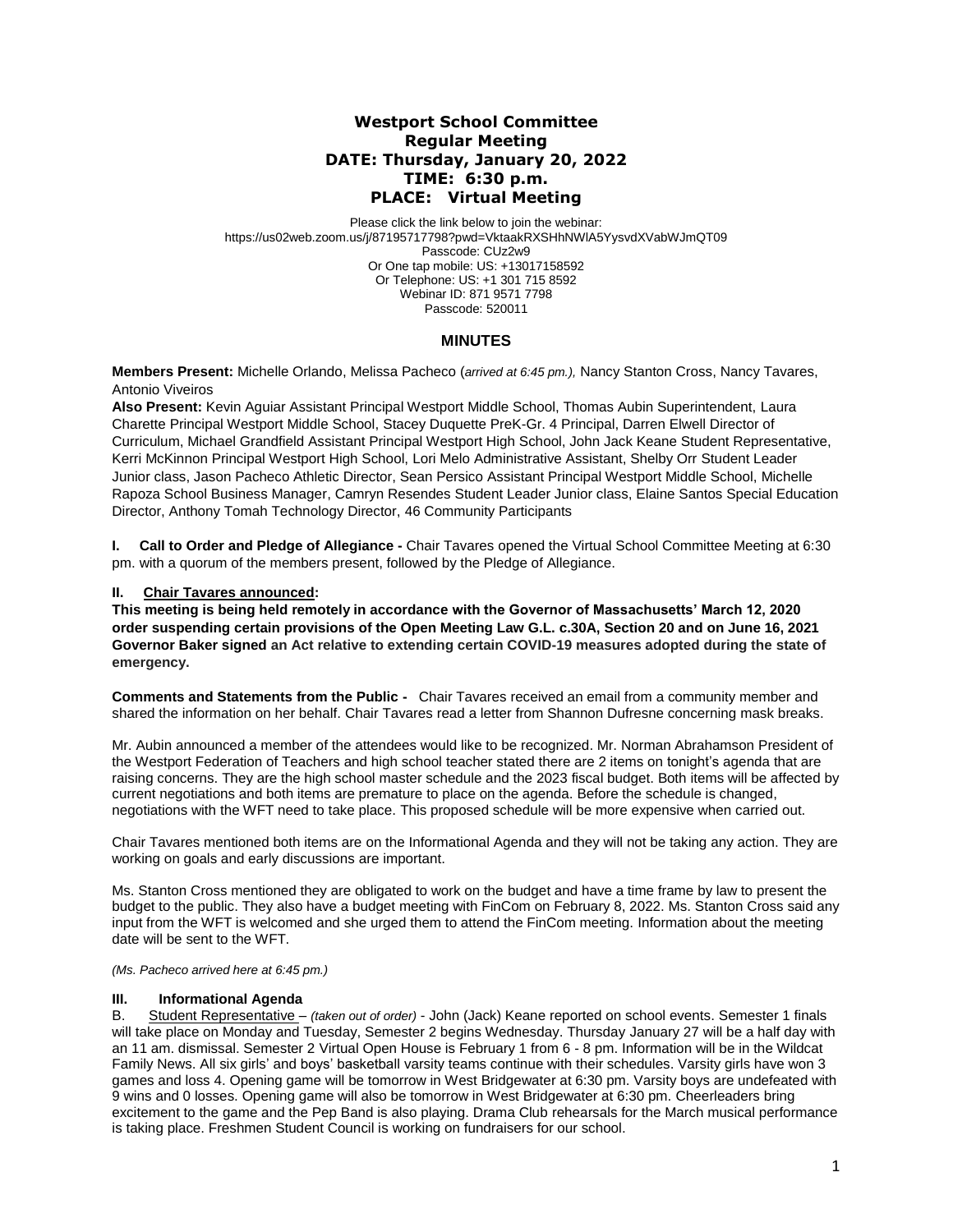Chair Tavares asked if there were any comments or questions? There were none.

A. Superintendent Report - Mr. Aubin reported student and staff attendance for January 2022.

Mr. Tomah gave a technology update. They will hold a recycling day on the  $26<sup>th</sup>$  for equipment like computers, monitors, printers, smart boards and miscellaneous cables. The remainder of the Wi-Fi will be installed over the February vacation. Cell phone booster system work started this Monday.

Mr. Aubin asked if there were any questions for Mr. Tomah? There were none.

Mr. Aubin announced the Commissioner and Governor had a public relations event introducing a new testing program. Mr. Aubin mentioned that every superintendent was sent a survey and asked about the choice to participate.

Ms. Santos explained that she and the nurses attended a webinar on January 19<sup>th</sup> that went over at home antigen tests for people who opt in to the program. Those opting in receive a kit with 2 tests. Testing will take place once a week on Thursdays. This will be the responsibility of staff, students, and parents. Positive results will be reported to the nurse. Test and Stay would stop but will still be used for symptomatic students. This at home testing will take the place of Test and Stay and eliminates contact tracing. This change was driven by data from the Test and Stay Program.

Discussion took place on the testing program. A question was raised about people that do not opt in. Ms. Santos explained the district had to complete a survey by tomorrow. They are working on the forms and links so letters explaining the program can go out. Ms. Santos further explained that people have a choice on whether to opt in or out.

Mr. Aubin requested Chair Tavares to hold the discussion in order to give the students present time to go over the dress code policy.

### D. Westport High School Proposals - 3. WHS Dress Code *(taken out of order)*

Ms. McKinnon introduced Shelby Orr and Camryn Resendes the student leaders from the Junior class who worked on the dress code policy revisions.

Chair Tavares asked if there were any statements or questions on the dress code?

Mr. Viveiros mentioned the district has a dress code the problem is enforcement.

Ms. McKinnon explained revisiting the dress code was mentioned, so that is why these students worked on this.

Chair Tavares advised to bring the new revision to the Policy Subcommittee where it needs to be looked at.

Ms. Stanton Cross asked what did the students use as a template in order to come up with this? Camryn mentioned they did research and updated the dress code by using models of modern influences from other schools. Ms. Stanton Cross suggested to get a student survey out there to advocate your changes and tap into your peers to see what they want to change.

Members shared their appreciation on the student's work.

Ms. Pacheco would like documentation on what sources were used and she looks forward to reviewing the dress code in the Policy Subcommittee.

*(Students Shelby Orr and Camryn Resendes left here at 7:07 pm.)*

A. Superintendent Report continued - Discussion continued on testing.

Mr. Aubin shared that his first goal is protecting the safety of staff and students. Most schools are choosing to do this new testing method. The state is looking at the amount of labor on the nursing staff with contact tracing. If the committee chooses not to participate in the new testing program he can inform DESE.

Mr. Aubin added that PCR testing will be offered for staff on Tuesday from 2:30-4:30 pm.

Ms. Santos added the data from DPH on the Test and Stay Program showed very low rates of positivity across the state. An increase on vaccination rates also played a factor. The testing change is driven by data.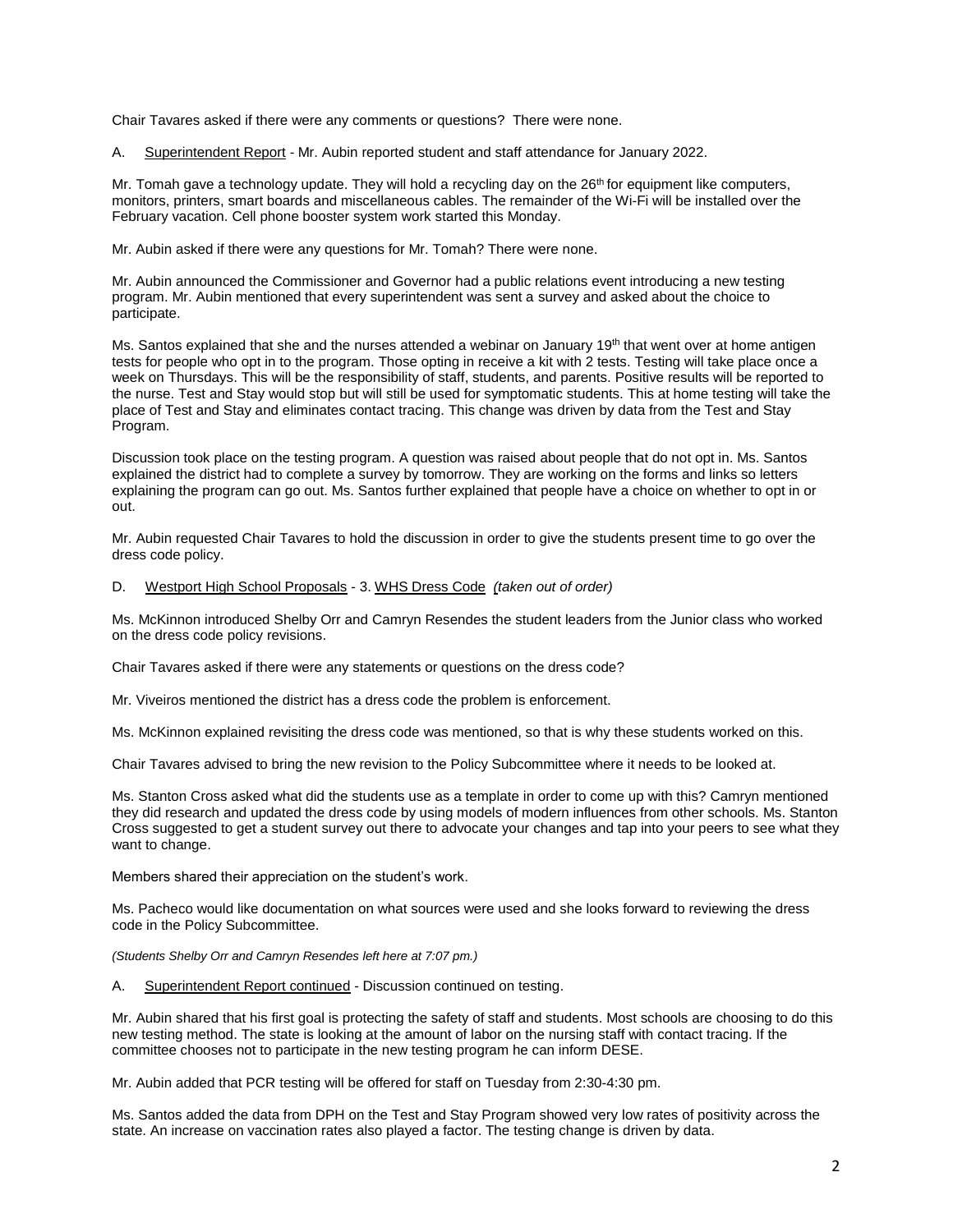Ms. Stanton Cross shared concerns with losing contact tracing, however after discussion explaining the data a better understanding of the rationale has been reached.

Mr. Aubin shared concerns about the delivery methods from the state.

C. Bill Warrant: 1-28-22 - Chair Tavares reported a Bill Warrant dated 1-28-22 in the amount of \$396,033.83 was emailed to school committee members for review.

Chair Tavares asked if there were any questions? There were none.

D. Westport High School Proposals – Ms. McKinnon reported the proposals were in collaboration with the Student Council. Students, community members, and teachers and various stakeholders in the process and aligns with school improvement goals.

1. Community Service Graduation Requirements - 20 hours and begins with the class of 2026. Minimum of 5 hours per year. There is a log and benchmarks. For students transferring in hours are prorated. To become a member of the National Honor Society Community Service has to be completed beforehand. The district's current 8<sup>th</sup> graders would be the class of 2026 when this will take effect.

A question was raised; does community service replace the senior project? Ms. McKinnon said no the senior project is part of the English 12 course. It was mentioned to make the senior project more innovative. Ms. McKinnon is looking at making it fit for all learners. There was a concern raised about all students completing community service as a graduation requirement. This should be going to the Policy Subcommittee as an action item.

2. WHS Graduation Requirement Update - Ms. McKinnon explained that credits were changed to units to allow students more choices. The state also has requirements. A change under technology says 1 course and not the name of a specific course.

Ms. Pacheco would like to see the DESE requirements and how they match up with what is offered.

Ms. McKinnon asked if there were any further questions on community service or graduation requirements? There were none.

3. WHS Dress Code - Done above.

4. WHS Master Schedule 2022-2023 Implementation - Ms. McKinnon explained a 6 drop 1 schedule was chosen for possible implementation. No periods are less than 60 minutes. All classes 5 blocks. 4 out of 5 with 66 minutes and a 75-minute bubble block plus 30-minute lunch equal a total of 105 minutes.

Other information given:

5 blocks per day out of 6 blocks total

1 prep period

1 duty or common planning period

Full year schedule required per grade level

Freshmen have least flexibility - 5 out of 6 blocks are defined for them - 6<sup>th</sup> block PE every year / part time elective Dual enrollment and work study need to take place after school

Teachers teach 75% of time in a block schedule - 6 out of 8 blocks in the year, blocks are 85 minutes

New schedule teachers teach 4 blocks per day in the year, this is less time teaching than with the block schedule

Ms. Pacheco requested to have how many minutes per day teachers teach now and how much time goes to common planning or planning.

Ms. McKinnon shared sample student schedules with color coded blocks for Days 1-6 for all grades 9,10,11,12. She also explained many different schedules and different options were considered when the scheduling committee had meetings to develop a schedule that would work.

Ms. McKinnon explained additional needs include another English, Science, Social Studies, Spanish and Portuguese teacher - 5 teachers total. It was noted the current contract states teachers cannot have more than 3 different prep periods. This means Portuguese 1,2,3,4 cannot be offered with one teacher (only 3).

Chair Tavares mentioned they will look at this further and develop questions. Chair Tavares asked if there were any questions on the schedule? There were none.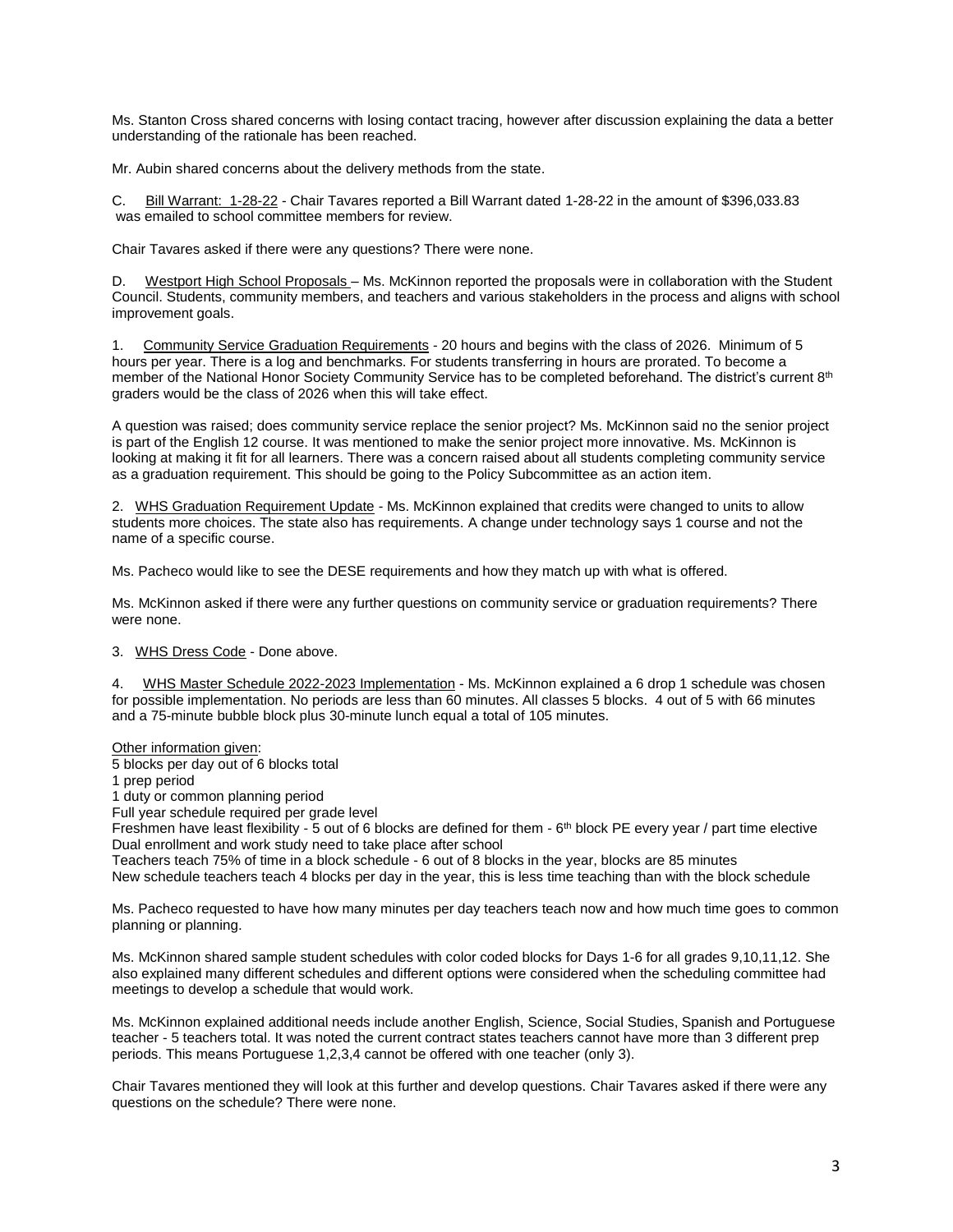E. Westport Middle-High Sports Program – Mr. Pacheco gave an update on the sports program in order to answer questions he received and placed information in the packets for review. Items covered are current sports offered, season start dates, student athletes participation totals, enrollment numbers broken down by male/female and by grades, and FY15 statistics when the high school was a standalone school.

The Mass League is asking schools for Spring program participation in order to build a schedule next week. Ms. Charette will let the league know the timeline. There is no governing body for middle school sports, therefore principals set season dates.

Intramural basketball will start next Wednesday.

Chair Tavares asked the committee if they had time to review the sports information and if there are any questions?

Ms. Stanton Cross asked if 7 and  $8<sup>th</sup>$  graders played on the JV varsity team? Mr. Pacheco said yes, the number was 17 players for 7 and  $8<sup>th</sup>$  grade played last year.

Ms. Stanton Cross asked what are the plans to promote the intramural program? Mr. Pacheco will make announcements in school, Facebook, place on school website and get an adviser on board.

Ms. Pacheco asked if a decision on Spring sports is needed tonight? Mr. Pacheco said yes, they received a letter yesterday sent to all Mass League principals. Mr. Pacheco explained the principals get together and set dates for the season. They do not go into June and do not start in summer. They wait until school starts. Ms. Pacheco would like additional information before making a decision. In addition, Ms. Pacheco would like statistics on how many 7 and 8<sup>th</sup> graders that moved into a varsity team were retained in the high school.

Ms. Pacheco asked if a survey was sent to students or any calls made for tryouts to see if a middle school and high school team can be fielded? Mr. Pacheco explained sports can't start until March 3. Even though signups can take place, tryouts and competing on different levels are affected by this timeline.

It was noted that enrollment numbers have impacted middle school sports.

Discussion took place on using 7 and 8<sup>th</sup> graders to fill high school sports.

Mr. Pacheco explained varsity and JV teams for baseball.

- F. Reconfiguration of the WES and MAC Mr. Aubin asked to table this to get more information.
- G. FY23 Budget Discussion Mr. Aubin asked to table this item. Work is still being done.

H. DESE Mask Requirement Update - Mr. Aubin shared that when guidelines come down from the state it is out of our jurisdiction. Mask requirements have been extended through February. In order to remove masks, there needs to be an 80% vaccination rate and we are not there yet.

Leadership shared how they handle mask breaks:

**Ms. McKinnon** shared at the high school individual teachers determine when to bring students out on mask breaks. **Ms. Charette** shared at the middle school for mask breaks teachers create schedules to determine when students go out, in hallway, or in classroom. She noted many staff members have been out and this may make an impact on the schedule.

**Ms. Duquette** shared at MAC and WES there is built in recesses and snack is outside for fresh air breaks and at lunch time. Mask breaks occur morning, midday, and with specialists in afternoon.

Discussion took place about the use of masks during lunch time.

Chair Tavares requested information from leadership on when mask breaks are taking place to ensure students are receiving them.

COVID case numbers are on the website, Facebook and sent to staff.

I. Subcommittee Updates - Mr. Viveiros reported that everything is good with the school building project.

### **VI. Action Agenda**

A. Review and Act on Minutes of Thursday, January 6, 2022 -

A motion was made to approve the Minutes of Thursday, January 6, 2022.